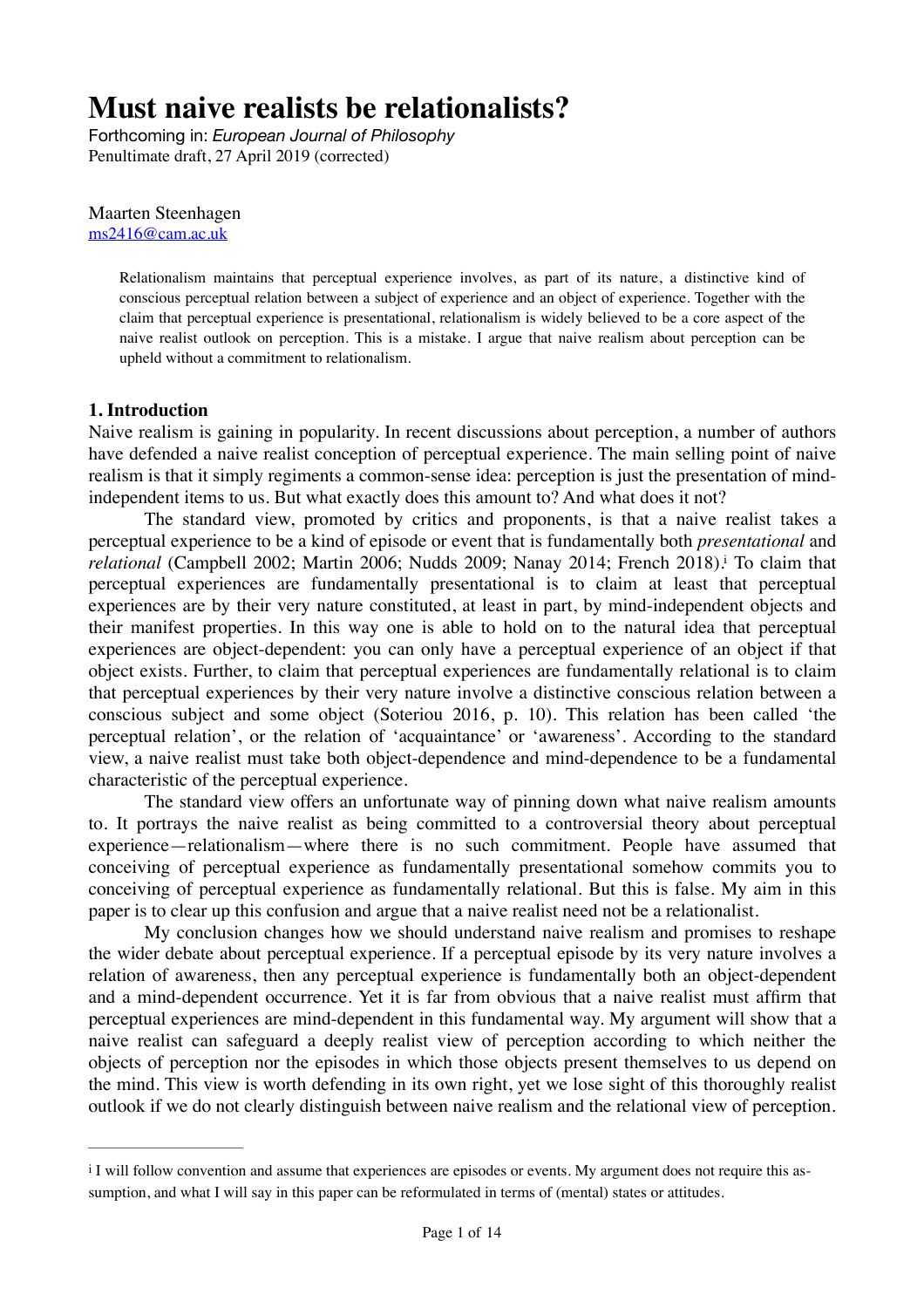Here is a plan of the paper. I argue first  $(\S_2)$  that the relationalist thesis is logically independent of the basic naive realist assumption that perception is fundamentally presentational. This implies that the claim that naive realism entails relationalism requires additional presuppositions. In §3 I argue that the only plausible additional presupposition—that a perceptual relation would account for the distinctive phenomenal character of perceptual experience—is controversial. More to the point, there is an argument against relationalism about perception that can be entirely endorsed by the naive realist. The argument is the converse of the familiar argument from hallucination, which I discuss in §4. What is significant about hallucinations is that they are episodes that are not object-dependent, yet can plausibly be taken to belong to the same fundamental kind as perceptual experiences. In §5 I suggest that we can identify another kind of episode, events of appearing, which conversely are not mind-dependent and which can also plausibly be taken to belong to the same fundamental kind as perceptual experiences. Taking seriously this basic connection between perceptual experiences and the broader class of events of appearing, in §6 I provide an argument—a structural converse of the argument from hallucination that shows that perceptual experiences belong to a fundamental kind of event that is not minddependent. This 'argument from appearing' undermines relationalism, yet it leaves naive realism untouched. This suffices to show that naive realism about perception neither entails nor commits one to relationalism.

## **2. Naive realism and the relational assumption**

It is uncontroversial that at the heart of naive realism lies a conception of perceptual experience as a kind of phenomenal episode that is fundamentally presentational. A phenomenal episode is presentational if and only if the episode is constituted at least in part by some mind-independent objects and their qualities, such that those objects and qualities determine the phenomenal character of the episode. The term 'presentational' is here used technically, and the previous definition is more specific than simply the idea that the object of experience must be present, i.e. in a particular place; the episode also must be constituted by the object in a way that determines phenomenal character. As Matthew Soteriou puts it:

According to naïve realism, when one veridically perceives the world, the mindindependent items perceived, such as tables and trees and the properties they manifest to one when perceived, partly constitute one's conscious experience, and hence determine its phenomenal character. (2016, p. 221)

The idea behind this conception of experience is that your current perceptual experience has its phenomenal character—the ground of what it is like to have the experience—at least in part because the objects you become aware of have that character (where the 'because' introduces a constitutive explanation, not a causal one). This makes it that the episode is object-dependent.

For example, assuming that you are currently reading some words printed on a screen or a page, it is the mind-independent character of the printed words before you that constitutes part of the phenomenal character of the experience. In other words, at least some facts about what it is like for you to undergo the episode are facts about ordinary, mind-independent objects and their manifest properties. It is in this way that a mind-independent environment can be said simply to show up to you in perceptual experience.

To claim that an event or episode *x* is *fundamentally* presentational is to claim that no event or episode *y* of the same most specific kind to which *x* belongs could occur without *y* being presentational (for this use of 'fundamental', see Soteriou 2016, p. 199; Logue 2013, p. 108; Martin 2006; Wiggins 1980, 2001). The naive realist assumes that to characterize our perceptual experiences in a way that reflects their nature, or what is most fundamentally true of them, we have to say that they are presentations of items and qualities that exist mind-independently in the environment (see also Martin 2006, p. 354; Campbell 2002, p. 116). Proponents of naive realism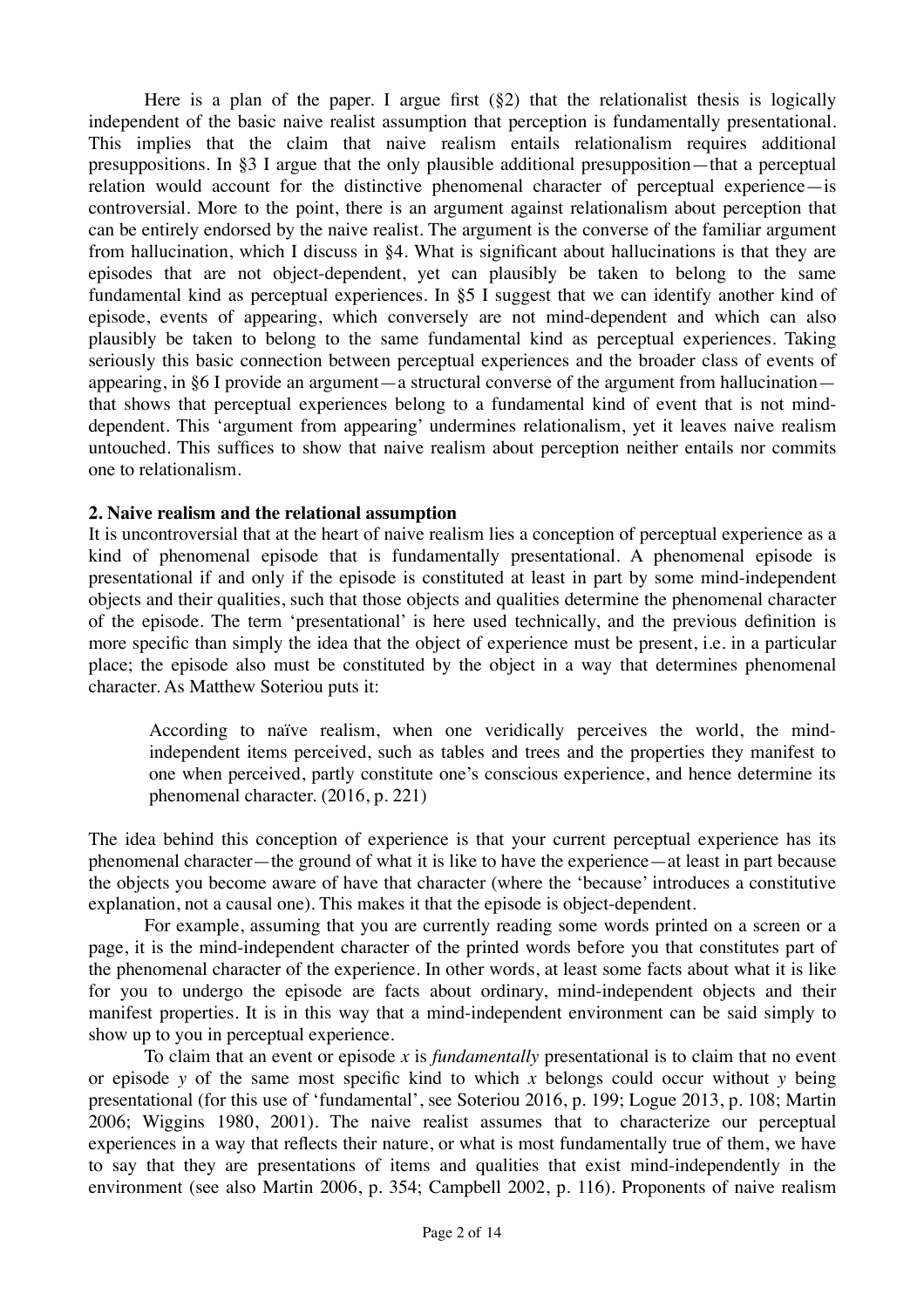about perceptual experience argue that only this conception of perceptual experience captures the 'naive' or common-sense idea, implicit in our everyday talk and behaviour, that perception is simply a way for the mind-independent world to show up to us. Charles Travis writes that a defence of this common sense idea already figured in the work of J.L. Austin, who thought that "rather than *representing* anything as so, our senses merely bring our surroundings into view; afford us some sort of awareness of them." (Travis 2004, p. 64; see also Martin 2006). The naive realist follows Austin and conceives of the perceptual experience as simply the visual, tactile or otherwise sensible presentation of an environment that would have been there to perceive anyway.

The idea that perceptual experiences are fundamentally presentational lies at the heart of naive realism: one cannot be a naive realist and deny it. But conceiving of perceptual experience as a kind of phenomenal episode that is fundamentally presentational is also sufficient for a naive realist conception of perceptual experience (Martin 2006; Nudds 2009, p. 335; Berger and Nanay 2016, p. 426). In other words, you count as a naive realist as soon as you hold that perceptual experiences are by their very nature constituted at least in part by the mind-independent objects and their qualities, such that those objects and qualities determine the phenomenal character of the episode.

Most sympathizers and critics of naive realism already accept these points. However, they typically also assume that this commitment about the fundamental nature of perceptual experience commits naive realists to a 'relational assumption'. Soteriou characterizes this relational assumption as follows:

According to those who advocate this view, when you have a conscious perceptual experience it seems, from the inside, as though you are perceptually aware of various entities, and this is to be explained by the fact that when you have a conscious perceptual experience you are perceptually aware of various entities. A distinctive kind of conscious, perceptual relation obtains between you, as subject of the experience, and various entities that you are perceptually aware of in having that experience. (2016, p. 7)

The relational assumption implies that perceptual experiences by their very nature involve a distinctive, conscious relation between a subject of experience and the mind-independent world. In other words, someone who makes the assumption ('a relationalist') will maintain that no event or episode of the same fundamental kind as your current perceptual experience could occur in the absence of a perceptual relation between a mind and some object or quality. The relational assumption implies that perceptual experiences are fundamentally both mind-dependent and objectdependent.

It is not at all obvious that a naive realist is indeed committed to relationalism in this sense. Still, many authors explicitly maintain that a naive realist is committed to the relational assumption. Heather Logue, for example, writes that naive realism holds that "at least some perceptual experiences fundamentally consist in the subject bearing the perceptual relation to something" (2014, p. 225). Craig French writes that naive realists hold that "perceptual experiences" have a relational nature such that, in a perceptual experience, a perceiving subject stands in a perceptual relation to mind-independent objects" (French 2018). Some even go so far as to identify the two positions. For example, Tyler Burge takes naive realism to be "roughly the view that veridical perception is, without residue, a relation between a perceiver and an object" (2005, p. 2). And Bill Fish writes that "As theories of the conscious character of visual experience, I take naive realism and relationalism to be alternative names for the same thesis" (2009, p. 3n; see also Nanay 2014 and Beck 2019).

It should be clear, however, that a relationalism about perception is not itself sufficient for a naive realist conception of perceptual experience. As Laura Gow has pointed out, some forms of representationalism about perception are relationalist as well (Gow 2018). Moreover, a sense-datum theorist can also endorse the relational assumption without thinking that one's perceptual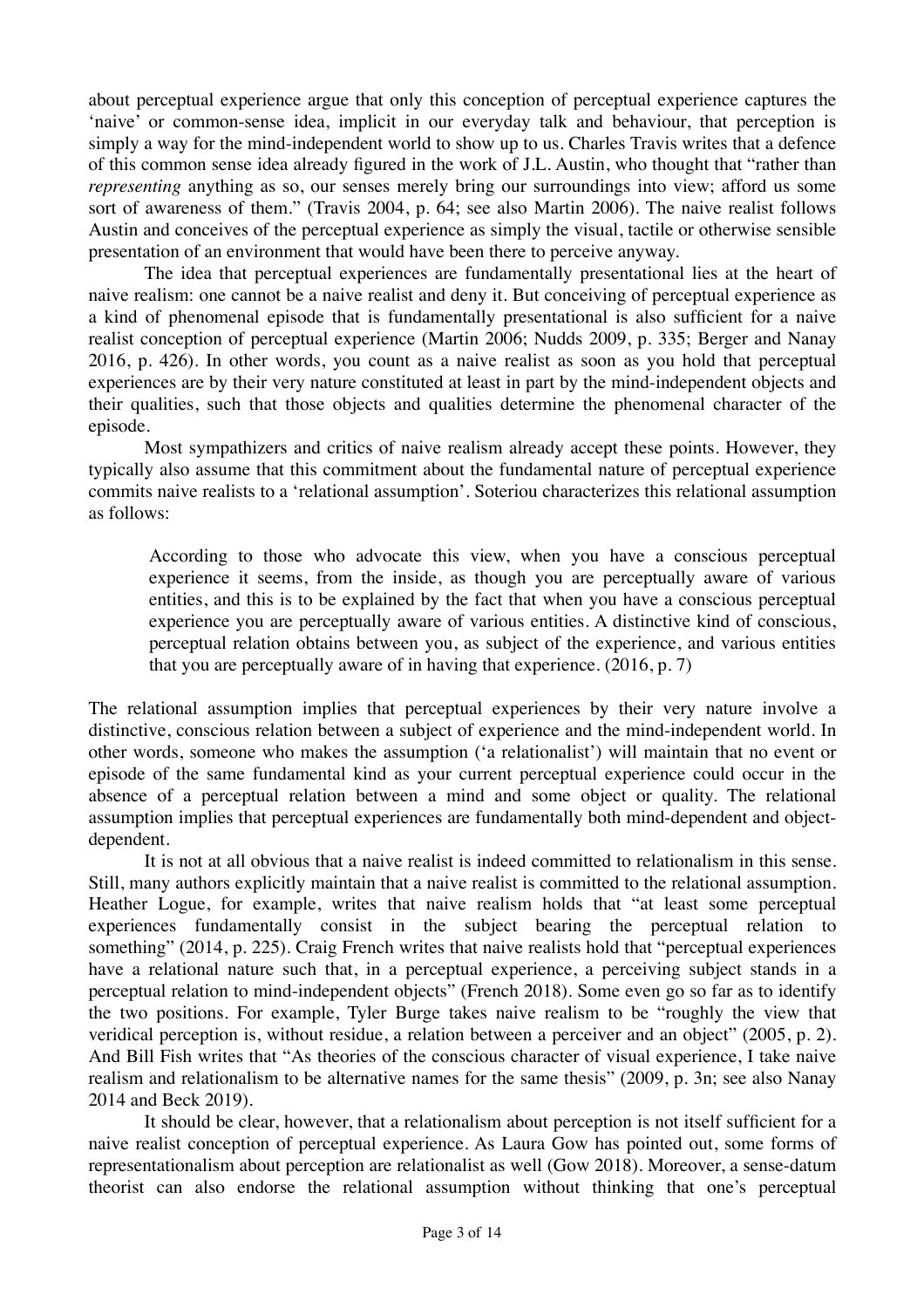experience is by its very nature constituted (at least in part) by mind-independent objects and qualities. Instead, they may assume it is constituted by mind-dependent sense-data (Robinson 1994). For these reasons, relationalism does not entail naive realism. The more interesting question to consider, however, is whether it is necessary for a naive realist to be a relationalist.

First of all, if it is true that naive realism entails relationalism, then this does not seem to be a logical truth. The claim that perceptual experience is a kind of episode or event that is by its very nature presentational, and the claim that perceptual experience is a kind of episode or event that is by its very nature relational, are not obviously logically equivalent. By analogy, consider the following claims:

- A. By its very nature your outfit is at least in part constituted by some garments, such that those garments determine what it is like to wear the outfit
- B. By its very nature your outfit involves a relation between you and some garments

Clearly, claim A is true. Because it is a collection of clothes, your outfit is constituted by the garments that make it up. Moreover, the garments that constitute the outfit also determine, at least in part, its character and feel. However, as a collection of clothes, your outfit could equally have been worn by someone else or by nobody at all. We do not normally think of a collection of clothes, or its distinctive feel, as essentially belonging to any person, let alone the person who happens to be wearing it. Therefore claim B is false. This illustrates that simply from the assumption that  $x$  is by its very nature constituted by *y*, such that *y* determines *x*'s character, it doesn't follow that *x* by its very nature involves a relation to some *z* distinct from *y*. This suggests that the claim that a perceptual experience is a kind of episode or event that is by its very nature presentational does not logically entail the claim that a perceptual experience is a kind of episode or event that is by its very nature relational.

If the claim that a perceptual experience is a kind of episode or event that is by its very nature presentational does not logically entail the claim that a perceptual experience is a kind of episode or event that is by its very nature relational, then it does not follow that a perceptual experience, when conceived as a fundamentally presentational episode, must thereby be conceived as a kind of episode that fundamentally involves a perceptual relation. In that case, if relationalism somehow is a necessary commitment of any naive realist, then this could only be because of some further fact. In the next section I consider the most plausible candidate.

## **3. Explaining phenomenal character**

Why would anyone think that naive realism must ultimately take the form of a relationalism about perceptual experience? One readily available answer has to do with the distinctive phenomenology of perceptual experience: perhaps only a relation between a subject and the mind-independent objects or properties perceived can ground or explain (at least in part) the distinctive phenomenal character of perceptual experience in a way that respects naive realism.

Many authors who have written about the nature of perception agree that perceptual experience possesses a seeming 'transparency' or 'openness' to the world (Martin 2002; Crane and French 2017). This means that, from a subject's point of view, perceptual experiences seem to be simple presentations of items and qualities in the environment and seem to allow one to learn about those very items or qualities. The Austinian characterisation of perception as simply bringing our surroundings into view is meant to capture this distinctive phenomenal character. As M.G.F. Martin puts it, "in its very conscious and so subjective character, the experience seems literally to include the world" (1997, p. 84).

But how could an experience have such a distinctive character? One might argue that a relation of acquaintance or awareness could help a naive realist answer this question. James Genone suggests that this indeed motivates naive realists to endorse relationalism: "In claiming that relations of awareness to objects and properties are part of the fundamental metaphysical nature of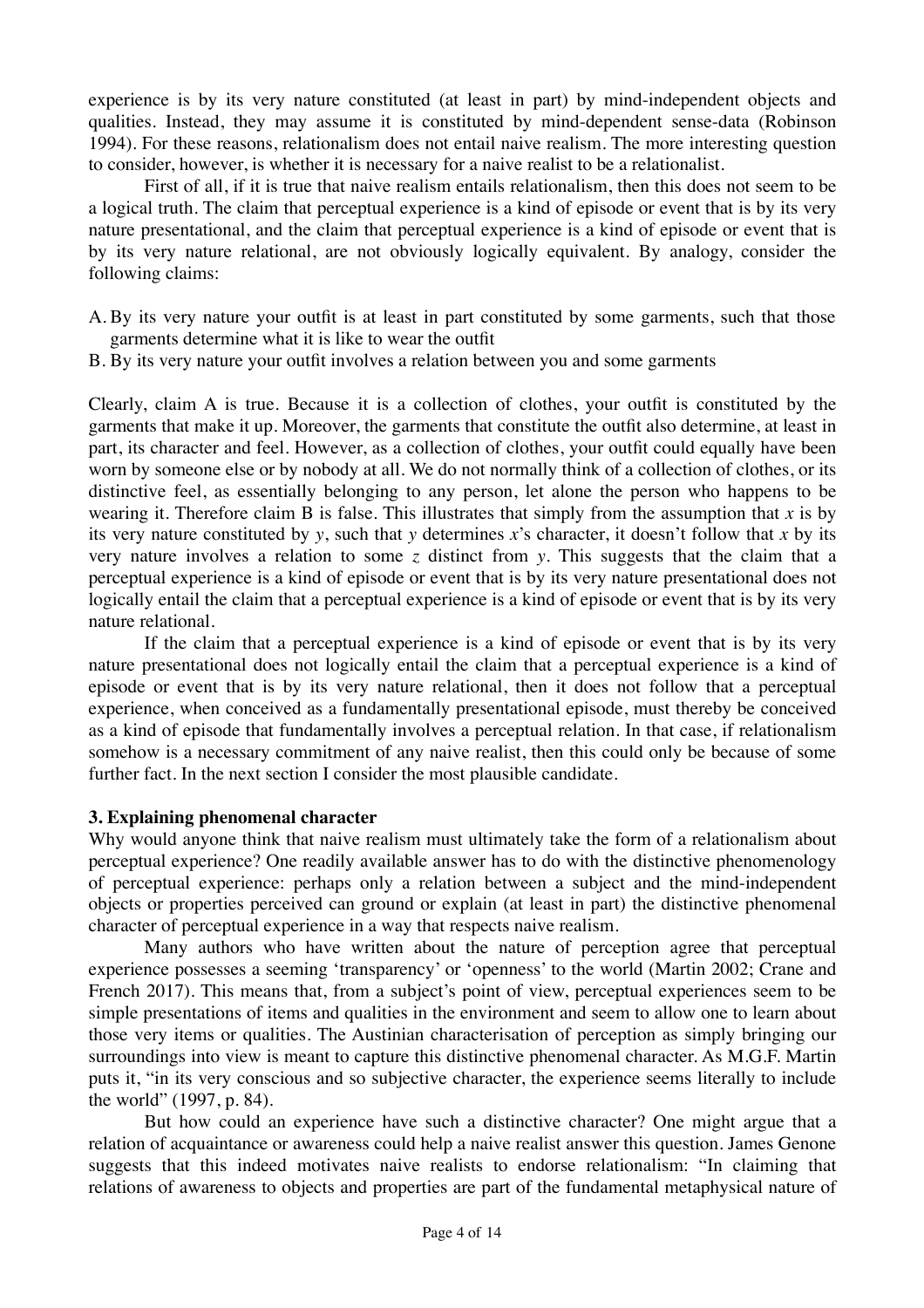perceptual experience," he writes, "naïve realists hold that such relations are sufficient to account for the main explanatory challenges facing a theory of perception, in particular the phenomenology and epistemic role of experience" (2016). The thought here is that a naive realist is able to explain, at least in part, why your perceptual experience has this seeming transparency to the world, by referring to the fact that the experience relates you, as a conscious subject, to the mind-independent objects in your environment (see also Soteriou 2016, p. 40).

Concerns about answering an explanatory challenge may seem compelling. However, they offer no ground for attributing a relationalist assumption to the naive realist. The assumption that a relation of awareness explains the seeming transparency of perceptual experience goes well beyond anything a naive realist needs to claim. First, that one's perceptual experience is by its very nature constituted at least in part by the mind-independent objects and their qualities, such that those objects and qualities determine the phenomenal character of the episode, at best entails that at least some facts about the character of your perceptual experience are facts about ordinary, mindindependent objects and their manifest properties. This in turn suggests that some of the phenomenal character of the experience you have turns out to be identical to the character of some mind-independent things. Many naive realists indeed accept such an identity (e.g. Martin 1997; Kalderon 2007, p. 598). Nonetheless, it should be clear that accepting an identity between facts about objects and facts about experience does not itself commit you to any one specific explanation of that identity. Relationalism might be one way of explaining why perceptual experience has the phenomenal character it does, but it is certainly not the only way.

<span id="page-4-1"></span>Moreover, suppose that the relational assumption offered the only possible explanation of the distinctive phenomenal character of perceptual experience as the naive realist conceives of it (which itself is unlikely)[.](#page-4-0)<sup> $ii$ </sup> Then still a naive realist would be free to deny that the phenomenal character of perceptual experience demands an explanation to begin with. Primitivism about the character of perceptual experience is available, also to the naive realist (*pace* Tye 2015, p. 319). That perceptual experiences seem, from a subject's point of view, to be simple presentations of items and qualities in an environment may just be a basic fact about the fundamental kind of event or episode that a perceptual experience is.

If the transparency of experience is a basic fact, it would be misguided even to think that there is an explanatory challenge. Acknowledging that perceptual experience indeed possesses this seeming 'transparency' or 'openness' to the world, a naive realist could urge that this is just what it is for items and sensible qualities in our environment to come into view (see e.g. Johnston 2009, Ch. 9 for a suggestion along these lines). Accepting the transparency of perceptual experience does not itself commit one to accepting the relational assumption. Hence, the claim that a naive realist must accept relationalism to explain the seeming transparency of perceptual experience is therefore baseless.

There could of course be other facts that make it seem that naive realism is ultimately defensible only as a relationalism about perceptual experience. So far I have not found any plausible candidate. But I can demonstrate that naive realism and relationalism can come apart, by showing that naive realism can be maintained even if relationalism is false. I will do this in the remainder of this paper. My starting point is the familiar argument from hallucination. I will develop an argument against relationalism that is structurally analogous to the argument from hallucination. I call it the argument from appearing. The argument from appearing undermines relationalism, but, in contrast to the argument from hallucination, each of its premises can be accepted by a naive realist. The validity of this argument suffices to demonstrate that naive realists need not be relationalists.

<span id="page-4-0"></span>[ii](#page-4-1) It is unlikely that the relational assumption offers the only possible explanation of the distinctive phenomenal character of perceptual experience as the naive realist conceives of it, because many versions of representationalism eschew relationalism and yet take themselves to be well placed to explain why your perceptual experience has the distinctive phenomenal character it has. See e.g. Harman 1990 and Siegel 2010.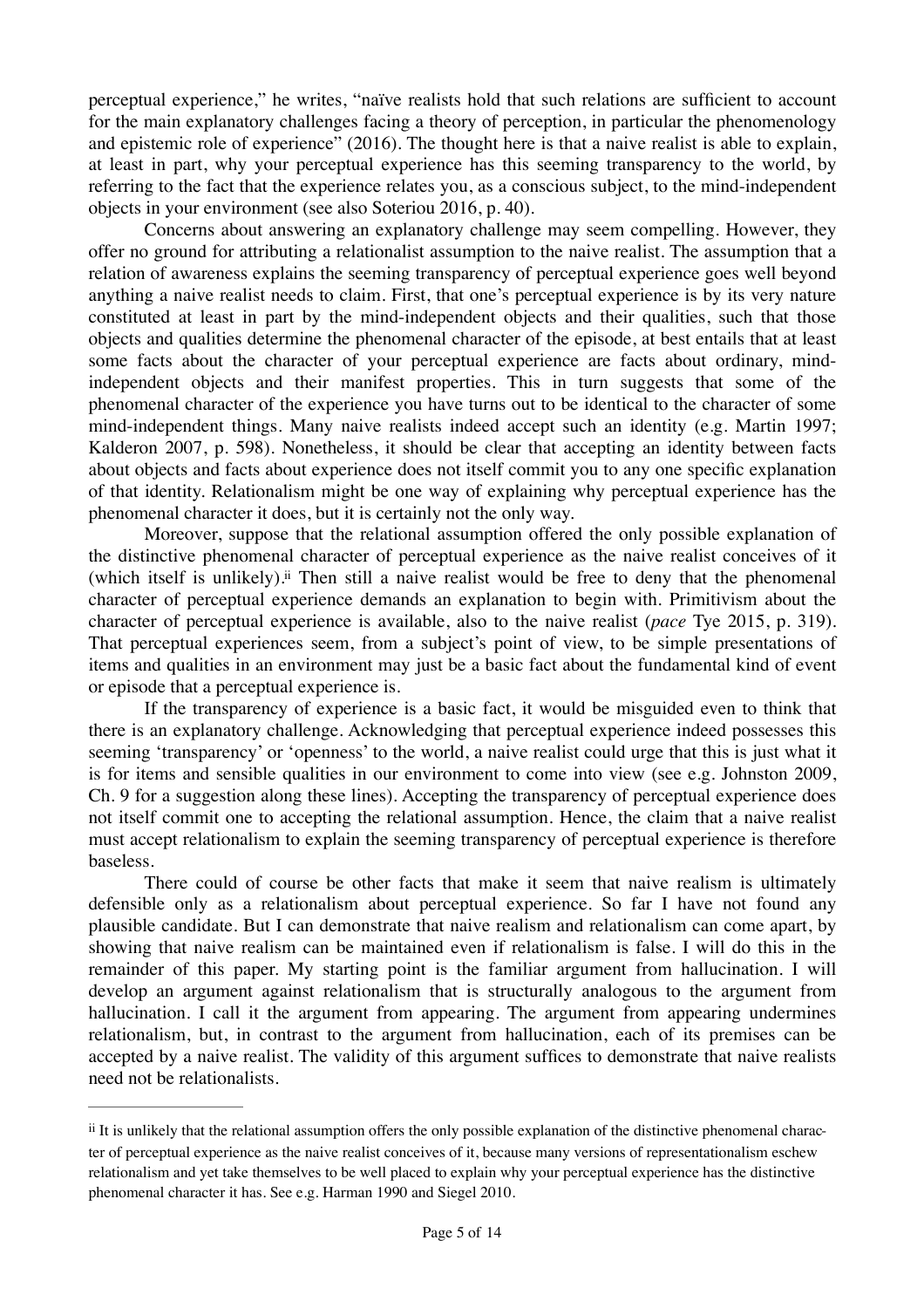#### **4. Lessons of hallucination**

A relation obtains only if all of its relata—the things that stand in the relation—exist. Accordingly, the standard argument against the relational assumption purports to show that for at least some events that belong to the fundamental kind of phenomenal episode to which also your current perceptual experience belongs, one or more of the alleged perceptual relata need not exist. This would prove that perceptual experiences do not by their very nature relate conscious subjects to mind-independent objects in their environment.

Without exception, the traditional arguments against the relational assumption focus on the non-existence of the object of experience. The argument from hallucination does just this. Suppose that Paula, a normal perceiver, has a vivid hallucination of seeing a dagger at some distance from her. When we know that Paula hallucinates a dagger, we do not have to suppose that there now also exists a dagger she is related to. Hallucinations do not entail the existence of the objects hallucinated; they are not object-dependent. But now consider that some possible episodes of hallucination are indistinguishable, at least subjectively, from a normal perception of a dagger. This may suggest that hallucinations belong to the same fundamental kind of phenomenal episode as standard perceptual experiences. And if they do, then the possibility of such hallucinations proves that perceptual experiences are not by their very nature object-dependent, and so do not by their very nature involve a relation between a subject of experience and some object of experience. The relational assumption would be false.

<span id="page-5-2"></span>Though controversial, the argument from hallucination is widely accepted. Most philosophers who currently accept the argument from hallucination take it to show that perceptual experiences, just as hallucinations, are fundamentally *representational* episodes. By this they mean at least that one's perceptual experience is a phenomenal episode or event that is not by its very nature constituted by the objects one perceives (e.g. Harman 1990; Siegel 2010; Nanay 2014).<sup>[iii](#page-5-0)</sup> Such phenomenal episodes are, in the good or veridical case, appropriately linked to actual, mindindependent objects in one's environment (e.g. by being caused by those objects). Where such a link is present, the episode can veridically represent how one's environment actually is. We then speak of a perception or perceptual experience. On the other hand, in cases where such an appropriate link is absent, we have a non-veridical experience, such as an illusion, imagining or hallucination. Such non-veridical experiences do not veridically represent how one's environment actually is, unless they do so by lucky accident (Lewis 1980).

<span id="page-5-3"></span>Note, the need for a suitably linked object for a perceptual experience to occur does not force us to think of the perceptual experience as fundamentally a different kind of phenomenon than a hallucination (where there is no such need). Indeed, because they reject the idea that perception is fundamentally object-dependent, the representationalist can conceive of episodes of experience in a way that leaves it to extrinsic factors to determine whether we are dealing with a perception, or some kind of non-veridical experience, such as a hallucination.<sup>[iv](#page-5-1)</sup> This would imply that the proper analysis of the notion of perceptual experience is conjunctive: a perceptual experience is fundamentally a representational episode, but one that happens to be appropriately linked to an actual object in the environment (Johnston 2004, p. 114). You may correctly introspect that you have a visual experience of a dagger, but this does not yet give you a conclusive reason to think that there exists a dagger you experience, because introspection might still be insufficient to determine whether the appropriate link to any actual dagger is also secured.

<span id="page-5-0"></span>[iii](#page-5-2) An alternative take on the argument from hallucination is to suggest that the possibility of hallucination shows that the objects of perceptual experience are available even to someone in a hallucinatory state; see Robinson 1994 and Johnston 2004 for different ways of elaborating this suggestion.

<span id="page-5-1"></span>[iv](#page-5-3) See Hinton 1969 for a critical discussion of the notion of experience that is at work in the representationalist argument. See Byrne 2009 for a critical response.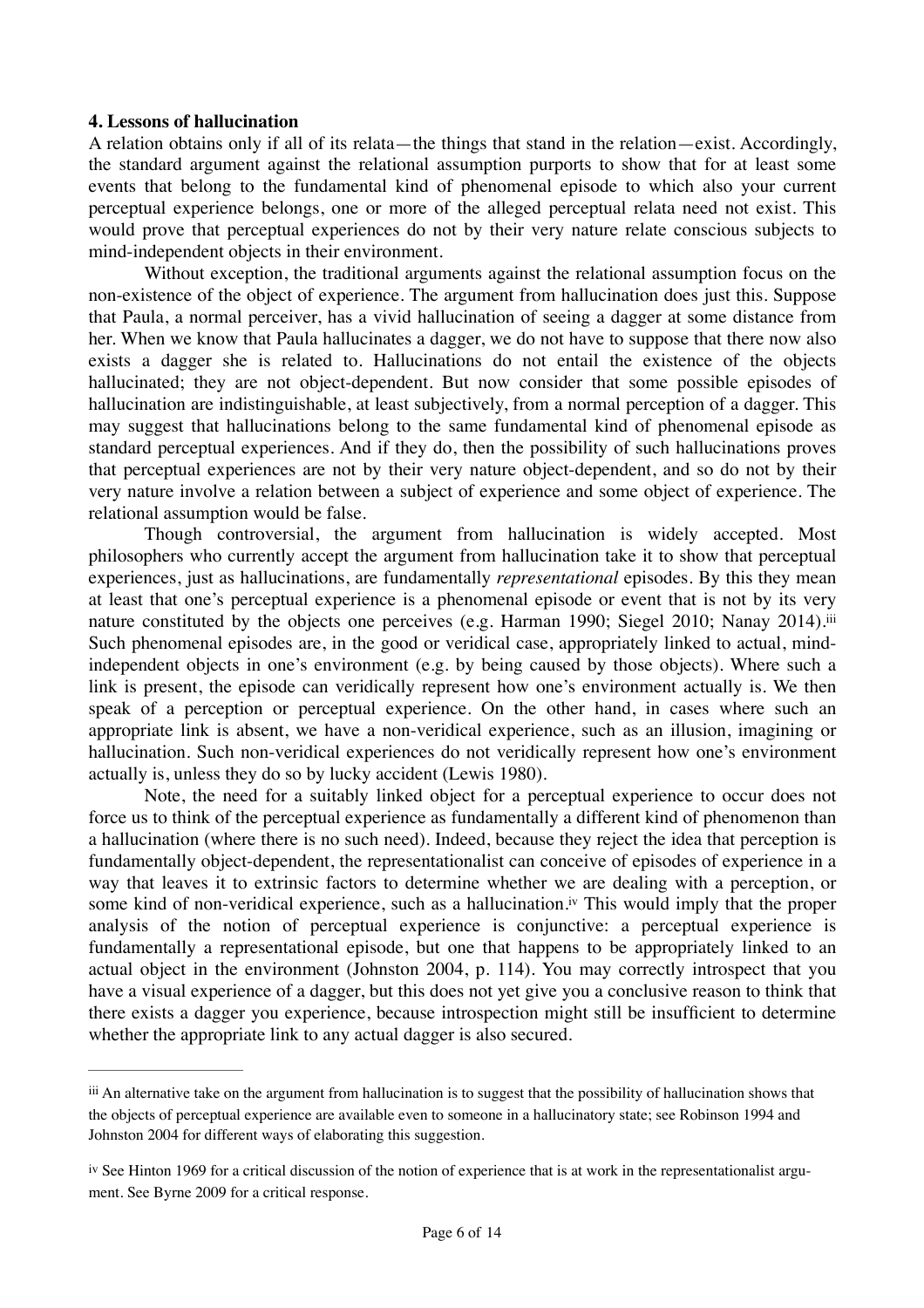<span id="page-6-2"></span>If the representationalist is right, then perceptual experiences do not fundamentally differ from hallucinations, and so perceptual experiences do not fundamentally involve a perceptual relation[.](#page-6-0)<sup>[v](#page-6-0)</sup> We should also note that the argument from hallucination, if sound, not only undermines the idea that perceptual experiences by their very nature involve a perceptual relation; the argument also undermines the idea that perceptual experiences by their very nature are constituted at least in part by the mind-independent objects and their qualities, such that those objects and qualities determine the phenomenal character of the episode. This is because, just as a relation presupposes the existence of its relata, instances of constitution presuppose the existence of their constituents. And the items the naive realist takes to be constituents of the experience are precisely what the relationalist regards as belonging to the perception's relata that are taken to be missing when we undergo a hallucination: the mind-independent objects and their qualities. In other words, the argument from hallucination threatens both the relational assumption, and the assumption that perceptual experiences are fundamentally presentational (Nudds 2009, p. 335). $\dot{v}$ <sup>i</sup>

<span id="page-6-3"></span>The argument from hallucination is not conclusive. The main weakness of the argument is well known: it asks us to draw conclusions about ordinary perception from observations about hallucination, a kind of phenomenal episode that is not obviously of the same fundamental kind as a perceptual experience. Everyone agrees that there is some difference between hallucinations and veridical perceptions, and so it may well be that they turn out to be fundamentally different phenomena (Martin 2006). Moreover, it is clear that hallucinations in some sense fall short or depart from the norm—they are 'non-veridical' experiences, if they are experiences at all. The argument from hallucination requires us to assume that, despite their obvious abnormality, hallucinations, as non-relational phenomena, exemplify the same fundamental kind of episode as standard perceptual experiences. This is what M.G.F. Martin has called a *Common Kind Assumption*, "that whatever kind of mental, or more narrowly experiential, event occurs when one perceives, the very same kind of event could occur were one hallucinating" (Martin 2006, p. 357). It suggests that the philosopher interested in the fundamental nature of perception can at least in principle come to know all they want to know by finding things out about hallucination, given that (according to the Common Kind Assumption) hallucinations manifest the same fundamental nature.

We can now see that the conclusion of the argument from hallucination rests on two premises (cf. Crane and French 2017):

- 1. Hallucinations by their very nature do not involve a relation between a subject of experience and an object of experience
- 2. For any perceptual experience you have, the very same kind of event could occur were a hallucination to occur
- 3. Therefore, perceptual experiences by their very nature do not involve a relation between a subject of experience and an object of experience

It is perhaps unsurprising that typical responses to the argument from hallucination resist the second premise, the Common Kind Assumption, as it is the most controversial of the premises. Authors who have wished to defend relationalist or naive realist understandings of perception have almost invariably denied that hallucinations belong to the same fundamental kind as perceptual experiences, despite their superficial similarities (Martin 2006; Soteriou 2016; see Johnston 2004

<span id="page-6-0"></span>[v](#page-6-2) Johnston 2004 offers the resources to defend the idea that also hallucinations are fundamentally relational, though he does not explicitly argue for this point. I will set this relational view of hallucinations aside, but see Raleigh 2014 for discussion. It is widely accepted that hallucinations are non-relational phenomena.

<span id="page-6-1"></span>[vi](#page-6-3) As Gow (2018) brings out, the argument from hallucination also threatens relationalism as such. This includes versions of relationalism that do not commit to a naive realism.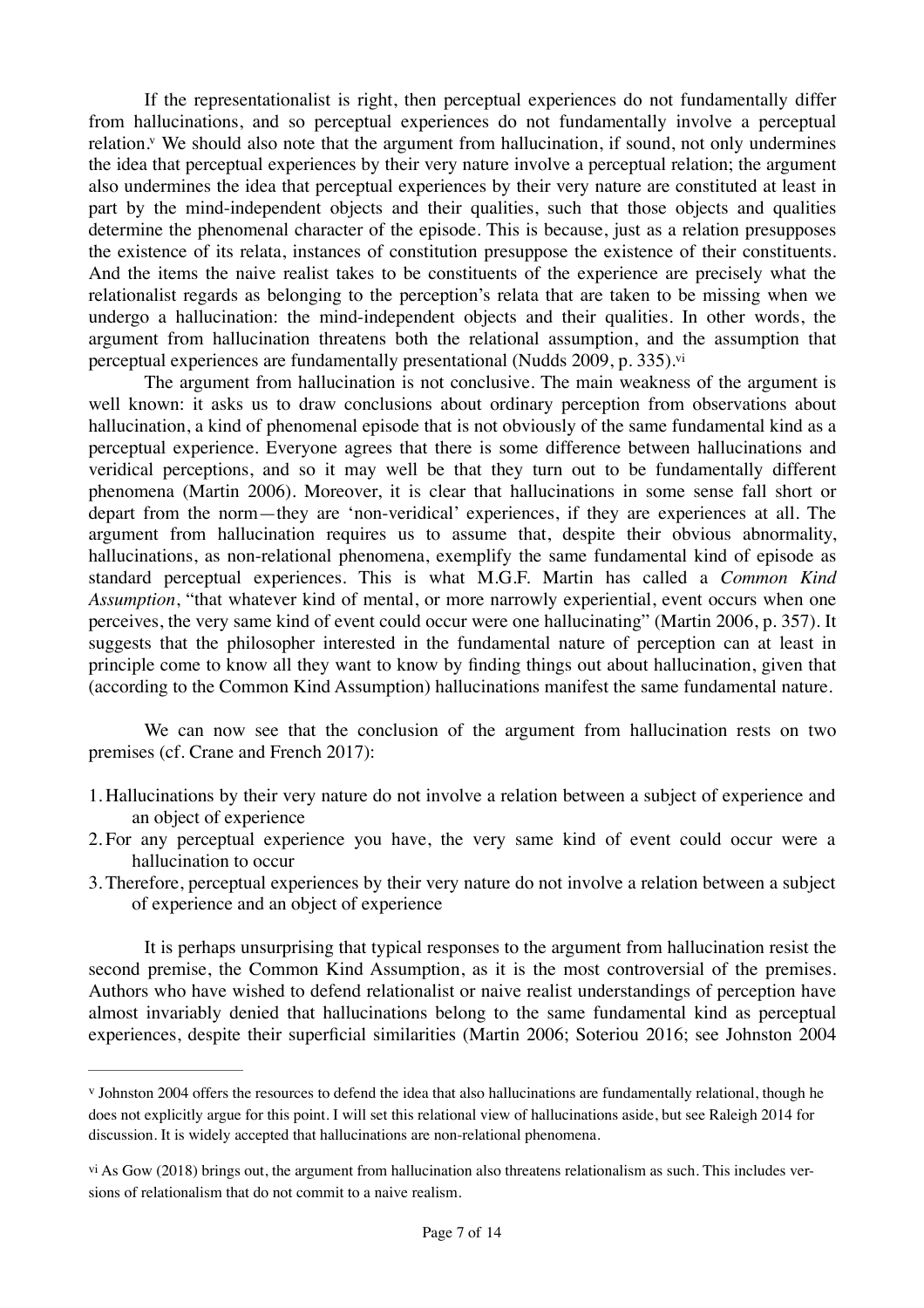for an exception). Here I do not need to settle the dispute about whether the Common Kind Assumption is ultimately defensible. What matters for my purposes is that the argument from hallucination offers a template of how to argue successfully against the relational assumption: Try to show that one of the alleged relata in the alleged perceptual relation involved in a perceptual experience need not exist for an episode of the same fundamental kind to occur. As a corollary, one can show that a naive realist is not committed to relationalism by showing that this rejection of the relational assumption is acceptable in principle to a naive realist. For it would mean that at least some versions of naive realism are not committed to the relational assumption, because they can positively reject it. And if a naive realist can positively reject relationalism, then the two positions cannot but be strictly distinct.

But is there such a way? Can one undermine the relational assumption while leaving naive realism untouched? Clearly, both the relationalist and the naive realist are committed to the existence of the mind-independent objects and qualities that are presented in an experience. Yet there is good indication to think that a relationalist is committed to more. On the relational assumption, whenever we perceive a tomato, an episode of that same fundamental kind could not occur in the absence of either the object or the subject of experience (as well as the relation between the two). The perceptual relation requires both object and subject. By contrast, it is not at all obvious that the naive realist has this double commitment. For sure, a naive realist accepts that any perceptual experience is object-dependent, for this is presupposed by the assumption that perceptions are fundamentally presentational. But must they equally assume that all perception is subject-dependent? Not if there are episodes which, while lacking a subject of experience, on a naive realist picture would still belong to the same fundamental kind as perceptual experiences. Are there such episodes? In what follows I will argue that there are.

## **5. Mind-independent appearings**

How could episodes of the very same kind as perceptual experiences occur in the absence of a subject of experience? Aren't perceptual experiences fundamentally mind-dependent episodes? A motivation for rejecting such an assumption can be found in Russell's *The Analysis of Mind* (1921).

Russell denies that a subject or mind plays any substantive role in the analysis of mental phenomena, including perception. Russell follows his contemporaries in distinguishing conceptually between the *object* of experience, the mental *content* of experience, and the mental *act* of experience itself (1921, p. 16). He insists that in reality perception is not constituted by any contents or acts at all. Where most philosophers hold that perception must be analyzed as some possible compound of the three ingredients of act, content and object, Russell rails against such a view. He dismisses the appeal to perceptual act and perceptual contents—phenomena that require a mind for their reality—in standard theories of perception as 'ghosts of the subject' (p. 18). In the analysis of perception, he maintains, we can do away with both mental contents and mental acts and leave only the object and its qualities to account for what perception is.<sup>vii</sup>

<span id="page-7-1"></span>What is the positive view defended here? To be sure, *The Analysis of Mind* contains a far more complex position on mental life, one that ties together metaphysical, epistemological and scientific considerations. But the heart of its theory of perception is the simple idea that perceptions are appearances of objects. When you have a perception, a mind-independent reality appears to you. Your perceptual experience is no more than a kind of appearance of an object: an appearance that happens to occur in the presence of an organism with some degree of consciousness. As Russell puts it:

<span id="page-7-0"></span>[vii](#page-7-1) Russell here takes inspiration from John Dewey, who suggests that a realist "try the experiment of conceiving perceptions as pure natural events, not as cases of awareness or apprehension, and they will be surprised to see how little they miss" (1916, p. 262).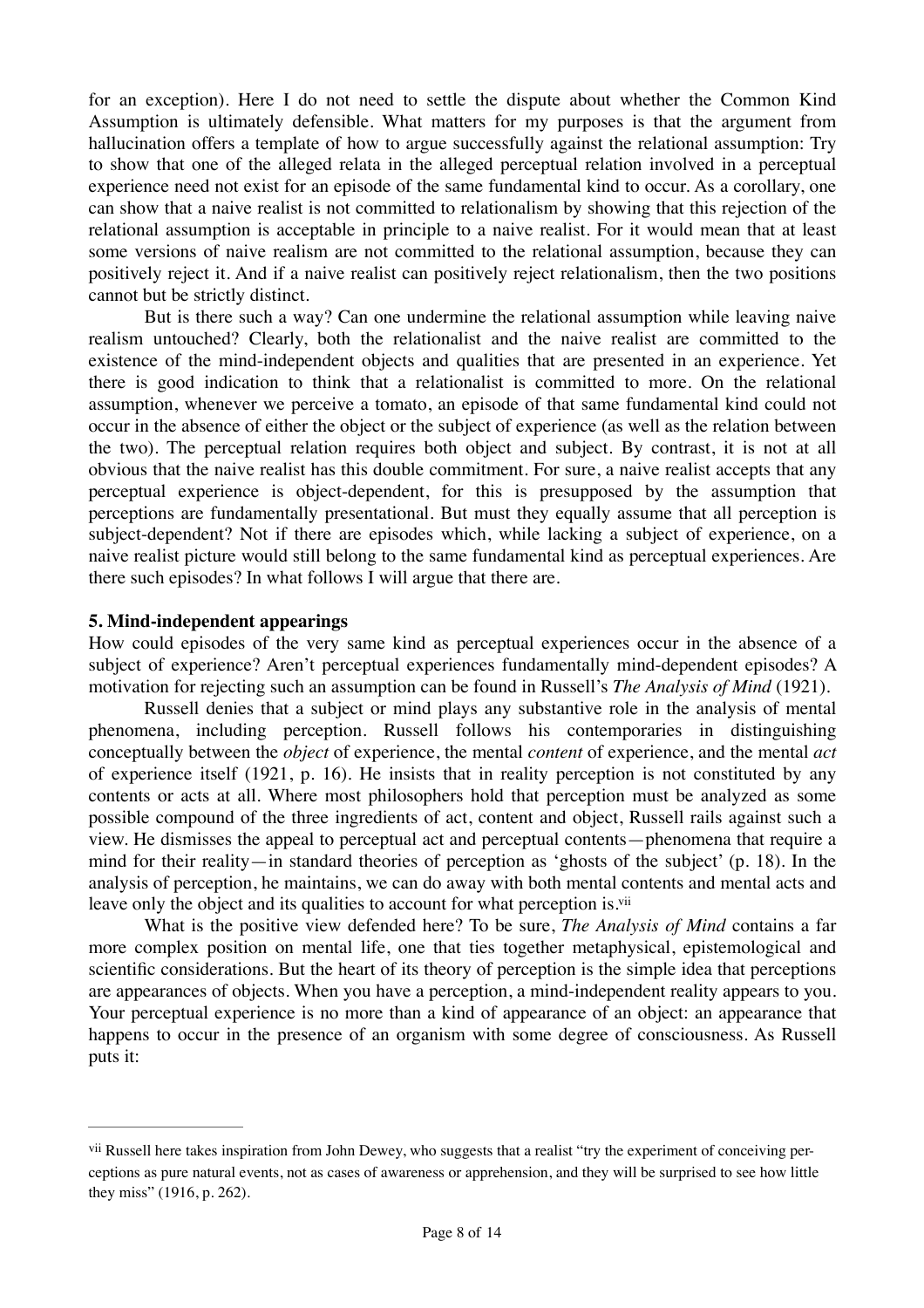we may define a "perception" of an object as the appearance of the object from a place where there is a brain (or, in lower animals, some suitable nervous structure), with senseorgans and nerves forming part of the intervening medium. (1921, p. 181; see also p. 104ff)

As conscious organisms with suitable sensory apparatuses, Russell assumes, human beings are receptive to appearances of objects in their environment. A perceptual experience is simply the appearance of such an object where this appearance is registered by some organism.

Note that the 'appearance' of an object here is to be understood as referring to a kind of occurrence in which some object takes part, not as referring to the object itself or a quality of the object. An appearance requires some sensible object or quality *to appear*—it is the event or episode of the object's appearing in some situation (cf. Cook-Wilson 1926, 796-797; Price 1964; Alston 1999). Think of how a parakeet can be said to have appeared on my lawn on a Wednesday afternoon. The bird was a participant in that occurrence—the appearance couldn't have taken place without it[.](#page-8-0) By their very nature, appearances are possibly sensed.<sup>[viii](#page-8-0)</sup> The appearing of the parakeet was an event that could have been registered by a suitably placed sensory apparatus. For this reason appearances are phenomenal episodes or events.

<span id="page-8-2"></span>One implication of this concept of appearances as events of appearing is that they can take place regardless of whether there is anyone around actually to register the appearance when it takes place. At least on a realist assumption this is unobjectionable. A parakeet can appear in a garden regardless of whether there actually is anyone to appreciate its visual presence. When rays of light diffusely reflecting off its wings reach the other side of the lawn, the bird becomes visible from that side: as soon as the reflected light has spread, the bird appears, visually, at the far end of the garden. The bird is sensibly present in this way, regardless of whether there is someone around actually to become aware of its presence. It appears in (or to) some region of space, but not necessarily to anyone or anything occupying some point in that region (see also Johnston 2007, p. 260). In particular, the bird's appearance does not require the presence of a subject. As Russell illustrates, a photographic plate placed on one end of the garden would equally be able to register the bird's appearance by forming an image of the animal and its visual qualities (1921, p. 99). Photography gives evidence of the appearance's mind-independent occurrence.

<span id="page-8-3"></span>This straightforwardly realist conception of appearances, according to which objects and properties appear how they do regardless of whether they are perceptually experienced, is very much in line with a naive realism about perceptual experience[.](#page-8-1)<sup>[ix](#page-8-1)</sup> Recall the Austinian idea that, rather than being represented, when we have a perceptual experience our surroundings simply come into view. The naive realist, by accepting that perceptual experiences are fundamentally presentational, already assumes that the items and qualities manifest to you when a bird appears to you do not depend on the existence of either a subject of experience or a perceiving organism, or anything apart from the bird and the way it presents itself (Campbell 2002; Martin 1997). A natural corollary of this is that the presentation of the bird is itself not fundamentally mind-dependent.

<span id="page-8-0"></span>[viii](#page-8-2) That appearances are by their very nature possibly sensed does not mean that an account of appearances must take as metaphysically prior what it is to sense or perceive the thing that appears. At least on a realist assumption, it is not objectionable as such to assume that the sensible character of the appearance is grounded in some primitive mind-independent feature (Campbell 2002; Martin 1997). Hence, although it is true that if someone were suitably positioned they would sense or perceive the parakeet landing in the garden, this counterfactual need not be taken to reveal the nature of the appearance as such.

<span id="page-8-1"></span>[ix](#page-8-3) To be clear, Russell still ends up endorsing a specific form of sense datum theory of perception. Yet, a naive realist can easily accept Russell's non-relational way of thinking about perceptual experience without endorsing the further assumptions that lead to a sense-datum theory. This is because naive realism and sense datum theory are structurally similar, and disagree only about the nature of the objects of experience or whether these objects are fully revealed —'given'—in the experience or not (Logue 2014, p. 225).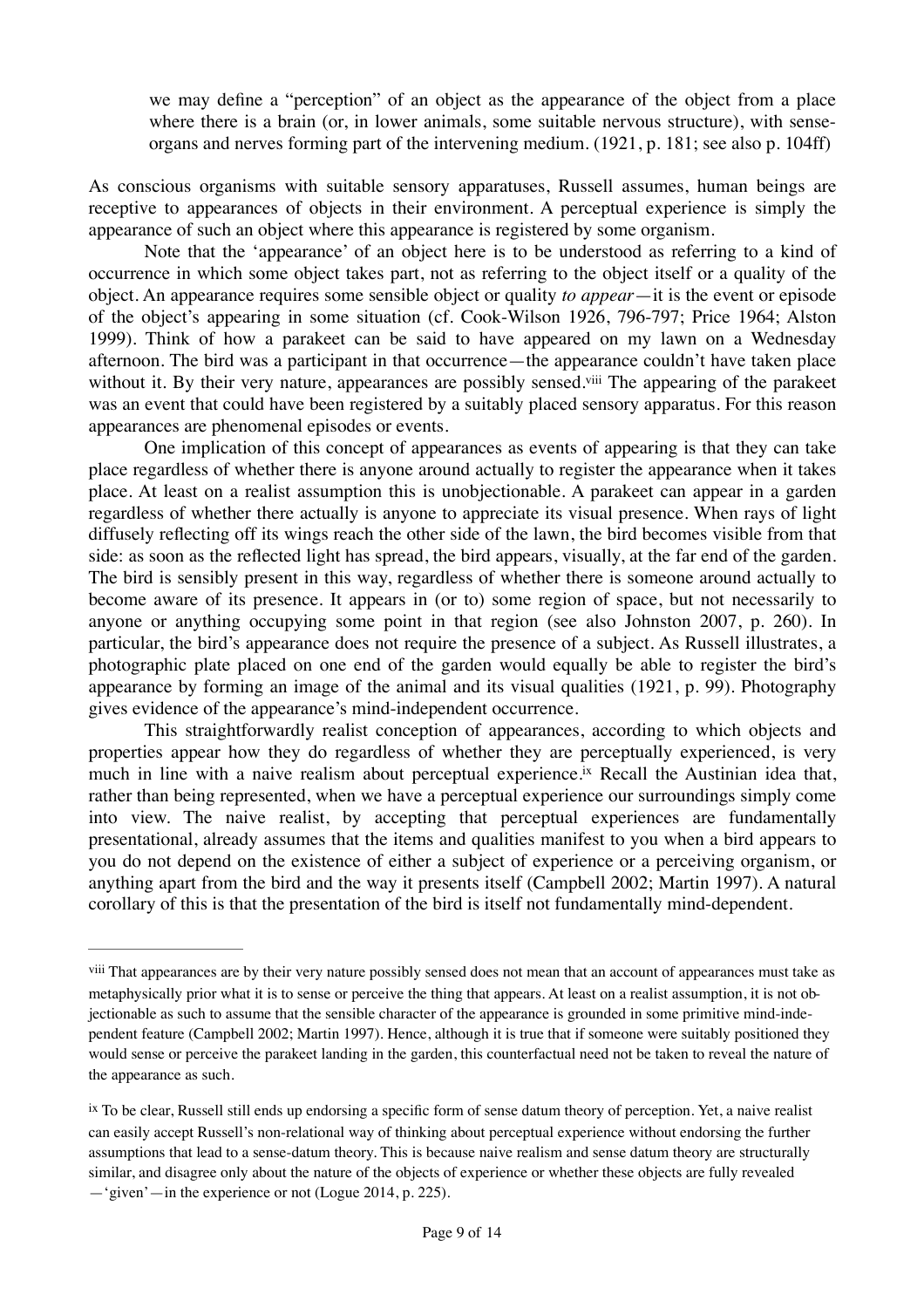Moreover, this conception of perceptual experiences still allows them to be fundamentally presentational. The appearance of the parakeet on my lawn ontologically depends on that very parakeet and its qualities (as well as on the lawn, its qualities, and any other participants in the event), simply because the bird is a constitutive participant in the event; it could not have been the appearance of that very parakeet if some other bird had turned up. Moreover, that very parakeet and its qualities determine the sensible character of the episode: that the appearance is the appearance of something greenish and not something blueish is because the parakeet is greenish, and not blueish. Accordingly, the episode of the parakeet's appearing on the lawn is constituted at least in part by some mind-independent object and its qualities, such that this object and its qualities determine the phenomenal character of the episode and accordingly determine what it is like for a conscious organism to undergo the episode. Similarly, the character of a photographic image registered by the plate on the far side of the garden would be determined in part by those objects and qualities that constitute the appearance the plate is designed to register.

To be clear, that objects and their qualities can appear quite independently of any perceiver does of course not imply that perceptual experiences can occur in the absence of a perceiver. For Russell, this is ruled out by the conjunctive analysis of perceptual experience that his account suggests. Perceptual experiences are complex events, in which on the one hand some mindindependent item appears in a certain way, while on the other some organism with a brain, sensory organs and nerves registers this appearance. Only when both of these conditions—an appearance as well as its registration by an organism—are satisfied is the appearance of the item in question a perceptual experience. When no one is around to register the appearance, we can speak of a 'mere appearance'; it is a presentation of an object in circumstances where a conscious subject is absent. However, none of this makes the event of appearing that is the perception—the phenomenal episode or event in which objects and qualities manifest themselves—in any way mind-dependent (a similar point is made by Johnston 2007).

What results is a boldly realist take on perceptual experience. Although the occurrence of those appearances that amount to perceptual experiences presupposes some psychological occurrences—such as the formation of mnemic traces in some organism or brain—such psychological occurrences never constitute the event in which something sensibly appears as such, not even in part. Perceptual experiences are appearances that happen to possess an additional feature: they occur in the presence of a suitably placed sensitive organism. Hence, someone who adopts this analysis of perceptual experience can accept that an appearance that occurs in the absence of a subject of experience can belong to the same fundamental kind as your current perceptual experience. This would mean that perceptual experiences are not by their very nature mind-dependent events. This analysis of perceptual experience is not only compatible with, but naturally complements, the naive realist claim that a perceptual experience is by its very nature constituted at least in part by mind-independent items and their qualities, such that they determine the phenomenal character of the episode. Hence, it is possible to accept a boldly realist view of perception as an event of a fundamental kind that is not mind-dependent as part of a naive realism about perceptual experience.

## **6. The argument from appearing**

If one accepts that a perceptual experience by its nature is no more than an appearance of a mindindependent object and its qualities (be it in the presence of a suitably placed organism), then one can accept that an episode of this same fundamental kind can occur also in the absence of a perceiver or subject of experience. The previous discussion has shown this to be correct. This analysis prepares the ground for an argument against relationalism that is the exact converse of the argument from hallucination. Call this the 'argument from appearing'.

The argument rests on two premises: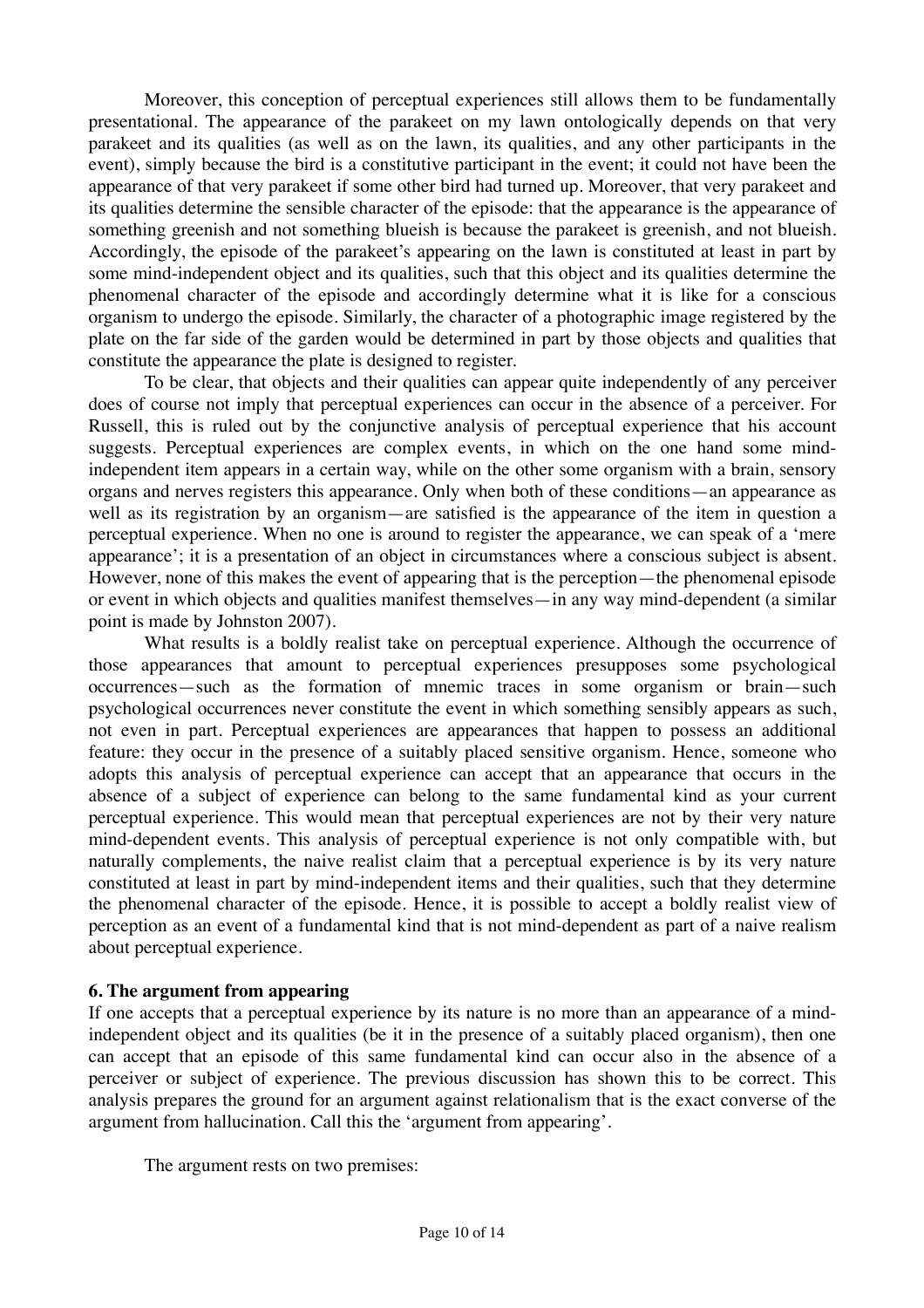- 1. Mere appearances by their very nature do not involve a relation between a subject of experience and an object of experience
- 2. For any perceptual experience you have, the very same kind of event could occur were a mere appearance to occur
- 3. Therefore, perceptual experiences by their very nature do not involve a relation between a subject of experience and an object of experience

<span id="page-10-1"></span>Consider a tree in a park, on a Wednesday afternoon, with no one around to perceive it. That tree, illuminated by the midday sun and coloured and shaped as it is, appears in the park, both visually and tactually. There occurs a phenomenal episode in which the tree and its qualities manifest themselves. To assume that the tree appears in the park in this way does not require assuming that there now also exists some perceiver or subject of experience that the tree is related to[.](#page-10-0) $<sup>x</sup>$  $<sup>x</sup>$  $<sup>x</sup>$  Mere appearances do not entail the existence of any minds. But now consider that such an</sup> appearance is just what you would experience if you were there to perceive the tree. Surely, the mere fact that some appearance is now registered by you does not make any difference to the appearance as such. Hence a tree's appearing to nobody and a tree's appearing to somebody are not events of a different fundamental kind. Standard perceptual experiences can belong to the same fundamental kind of phenomenal episode as mere appearances. If this is right, then perceptual experiences are events that are not by their very nature mind-dependent. And if so, then given that any relation between a subject and an object of experience requires there to be a subject, perceptual experiences cannot by their very nature involve a relation between a subject of experience and some object of experience. If perceptual experiences indeed belong to the same fundamental kind as mere appearances, then the relational assumption is false.

Notice that the argument from appearing is identical in form to the argument from hallucination. Recall:

- 1. Hallucinations by their very nature do not involve a relation between a subject of experience and an object of experience
- 2. For any perceptual experience you have, the very same kind of event could occur were a hallucination to occur
- 3. Therefore, perceptual experiences by their very nature do not involve a relation between a subject of experience and an object of experience

Both of the arguments bring out that although it may be true that we cannot have a *perception* without the existence of the relata of the perceptual relation, this does not mean that perception is the kind of event that fundamentally requires the existence of these relata. This is because an episode of the same fundamental kind can occur even when some of the relata do not exist. The arguments' conclusions are identical too: perceptual experiences do not by their nature involve a relation between a subject of experience and an object of experience. The arguments differ only in which non-perceptual episode they take as their focus. The argument from hallucination uses the possibility of hallucinations to show that a relation is not fundamental to perception, while the argument from appearing uses the possibility of mere appearances to

<span id="page-10-0"></span>[x](#page-10-1) Note, I am not here assuming that we can imagine a tree unperceived. All that my argument requires is that we can make sense of the possibility of an unperceived tree, which I take to be unproblematic even on a moderate perceptual realism.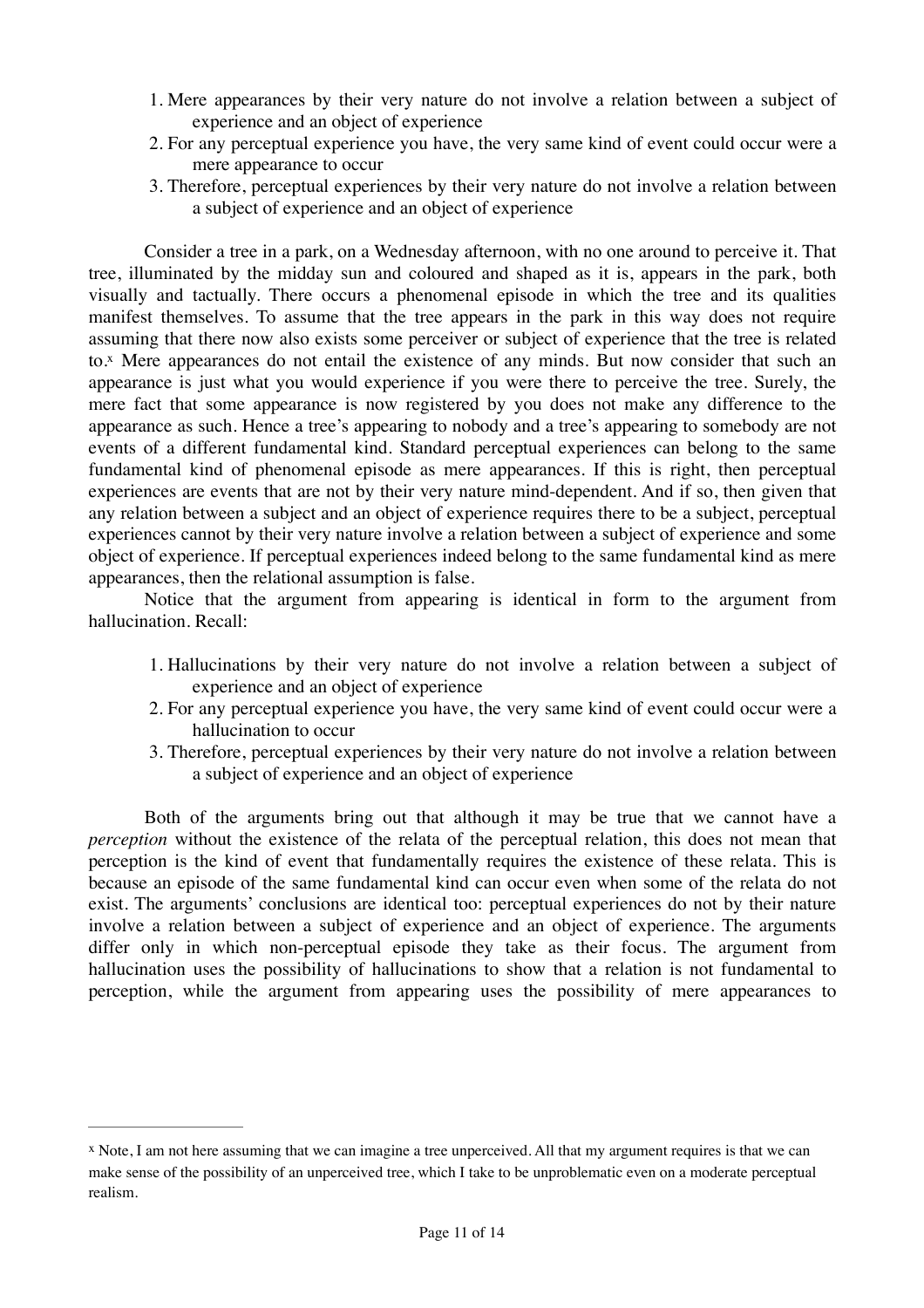<span id="page-11-1"></span>demonstrate the same conclusion[.](#page-11-0)<sup> $xi$ </sup> This is where the arguments are each other's converse, as they focus on opposing ends of the alleged perceptual relation—in the one case the dispensability of an object of experience, in the other the dispensability of a subject of experience.

If sound, both the argument from hallucination and the argument from appearing undermine relationalism about perceptual experience. However, there is a crucial difference between the two arguments. In addition to undermining relationalism, the argument from hallucination also threatens naive realism about perception. Hence, naive realists can universally be found to resist the argument from hallucination. Superficially this may give the impression that, in resisting the argument from hallucination, naive realists would be seeking to salvage relationalism—hence easily inviting the association of the two positions (naive realism and relationalism) so common in current scholarship.

That no such association between naive realism and relationalism is warranted becomes clear when considering the results of the argument from appearing. Like the argument from hallucination, the argument from appearing would undermine relationalism about perceptual experience. Yet, in contrast with the argument from hallucination, it poses no threat whatsoever to naive realism. A naive realist can easily accept both of its premises—that mere appearances are not fundamentally mind-dependent, and that the fundamental kind to which perceptual experiences belong can be shared with mere appearances—as well as its conclusion.

In a way, the naive realist position with respect to the relational assumption resembles that of the representationalist. Recall, a representationalist may accept the Common Kind Assumption, and urge that the term 'veridical perception' merely serves to register the fact that in certain cases we are dealing with a complex situation that involves, besides a kind of representational episode, an appropriate tie to an actual object in the environment. Similarly, a naive realist may make a similar assumption, and take the term 'perceptual experience' merely to register the fact that we are dealing with a complex situation that involves not just the sensible appearance of some object, but also a some conscious being that registers that appearance. Making the latter assumption is perfectly compatible with the idea that a perceptual experience is by its very nature constituted at least in part by some mind-independent object and its qualities, such that those determine the phenomenal character of the episode. Accepting that perceptual experiences fundamentally are no more than sensible appearances of mind-independent objects is consistent with thinking of perceptual experiences as fundamentally presentational.

This implies that a naive realist can accept both premises and the conclusion of the argument from appearing. When you have a perceptual experience of a parakeet, the event of which you are or seem to be the subject does not by its very nature involve a relation between the bird and some subject of experience. Hence, a naive realist can accept that the relational assumption is false.

This conclusion brings out a key contrast between naive realism and relationalism. Relationalists about perception, by requiring there to be a subject of experience as one of the two relata of the perceptual relation, must conceive of perceptual experiences as by their very nature mind-dependent events. No such thing is true of a naive realist. What any naive realist must affirm is only that the perceptual experience, by its very nature, depends on some mind-independent object and its qualities. They need not accept that perceptual experiences at the same time by their very nature entail the existence of some mind. In this way, naive realism embodies a deeply realist view of both the objects of perception and of the phenomenal episodes in which those objects present themselves to us. This kind of realist treatment of perceptual experience gets obscured if we assume that naive realism is committed to a relational view of perception.

<span id="page-11-0"></span>[xi](#page-11-1) A consequence of this difference in focus is that the Russellian argument avoids relying on taking obviously defective cases to exemplify the fundamental nature of perceptual experience: though there is obviously something wrong with an experience of a tree in the absence of a tree, there is not obviously something wrong with the appearance of the tree in the absence of a perceiver. If anything, it seems the more common phenomenon, at least if we are not Berkelean idealists.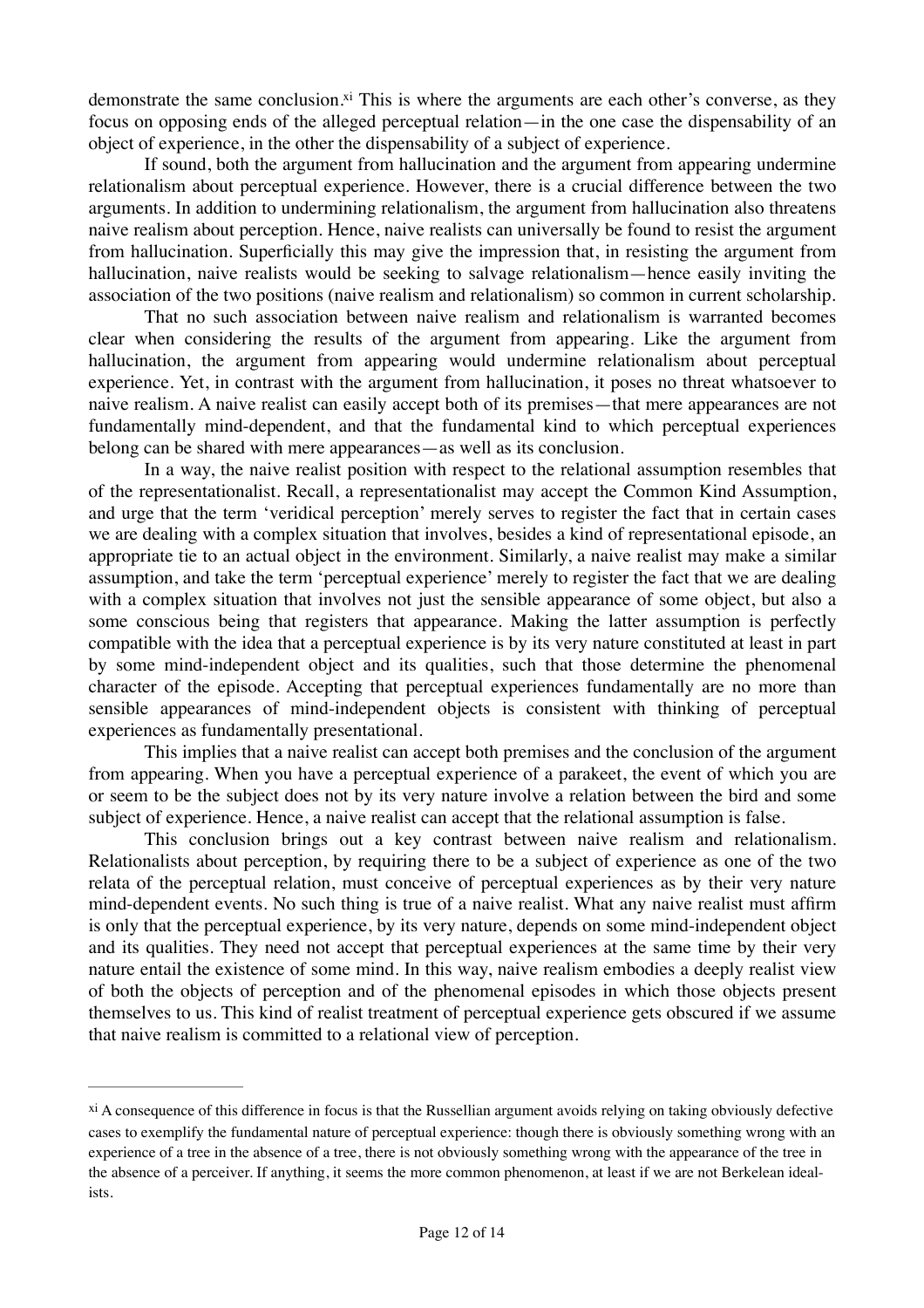## **7. Conclusion**

A relationalist about perception maintains that perceptual experience by its very nature involves a distinctive kind of conscious perceptual relation between a subject and some mind-independent reality. Naive realism is compatible with a relationalism. But even though naive realism could be combined with some form of relationalism, I have shown that this is by no means mandatory. Contrary to what is commonly assumed in current scholarship, naive realism is neither logically equivalent to nor entails any form of relationalism. One can be a naive realist without being a relationalist.

To establish this, I have presented three arguments. First, I argued that from the assumption that perceptual experiences are by their very nature presentational it does not seem to follow logically that they must involve a distinctive conscious perceptual relation to a subject of experience. Second, I argued that a relationalism is not required to account for the phenomenal character of perceptual experience. Third, I have constructed an argument against relationalism about perceptual experience that can be accepted by a naive realist. This is the argument from appearing. The argument from appearing concludes that perceptual experiences are events of a kind that is not fundamentally mind-dependent. I have shown how this argument undermines relationalism, while the naive realist can accept both of its premises and its conclusion.

This is not simply a bookkeeping exercise for naive realists. Because authors have not clearly distinguished between naive realism and relationalism, arguments presented with a view on defending the relationalist position may turn out only to support naive realism. In such cases relationalism may prove itself unsupported. Moreover, if naive realism has fewer commitments than is standardly presumed, then some objections presented against the view may instead only undermine relationalism. The argument from appearing is a case in point. This may make naive realism more attractive as a philosophical view of perceptual experience compared to rival positions such as representationalism and sense-datum theory. Both these points deserve to be investigated in further work.

<span id="page-12-1"></span>None of this is intended to show that any individual naive realist cannot coherently make additional relationalist assumptions. A perceptual realism can come in many strengths and guises. What I hope to have done here is to undermine the widespread conviction that the naive realist must take perceptual experience to be fundamentally a relational, mind-dependent phenomenon.<sup>xii</sup>

<span id="page-12-0"></span>[xii](#page-12-1) I am grateful for discussion of this material to Roberta Locatelli, Susanna Schellenberg and Li Li Tan. I am also grateful to an anonymous referee for written comments.